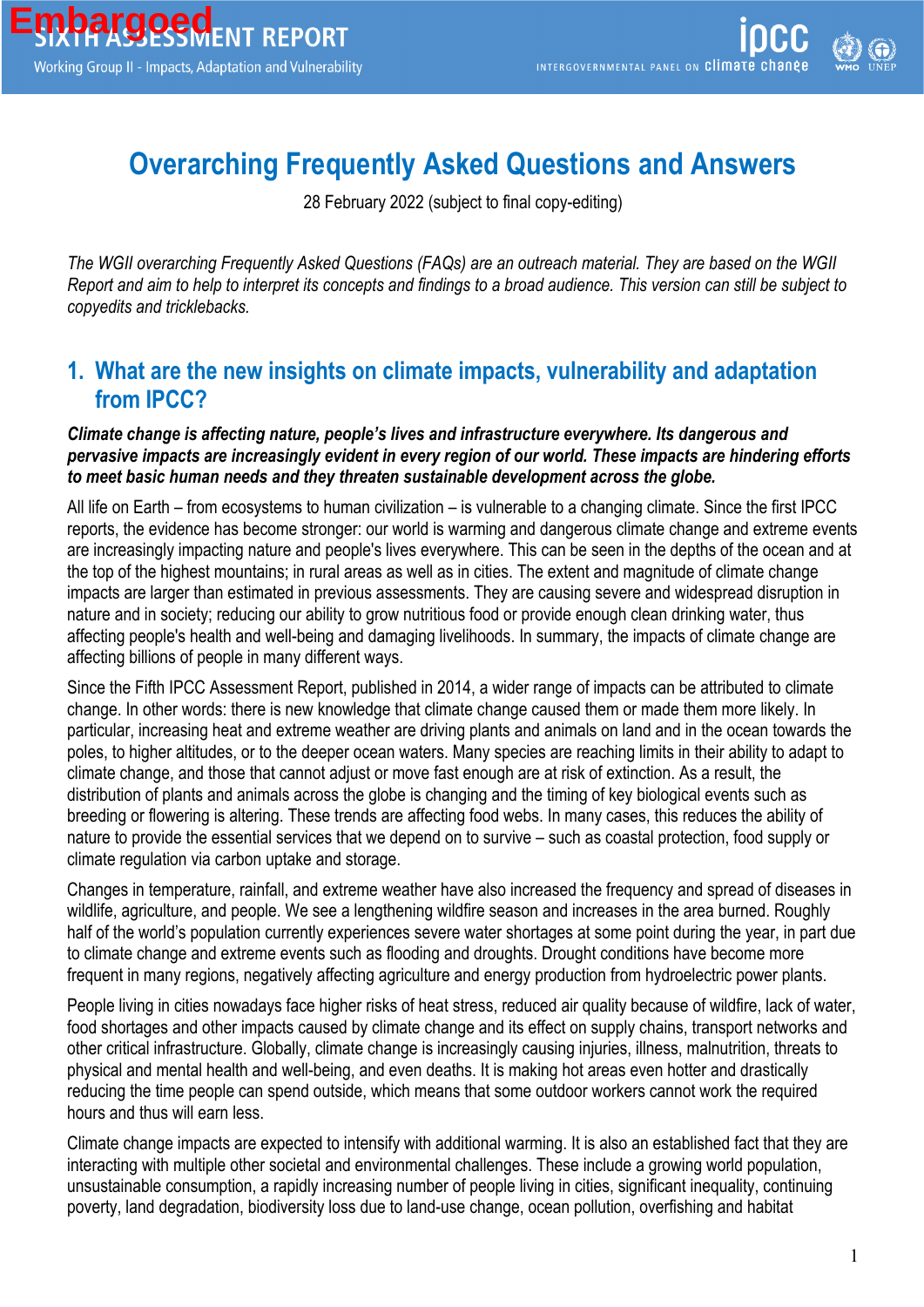destruction as well as a global pandemic. Where trends intersect they can reinforce each other, intensifying risks and impacts, which affect the poor and most vulnerable people the hardest.

Climate change risks and impacts can be reduced, within limits, if humans and nature adapt to the changing conditions. The scale and scope of actions to reduce climate risks (adaptation) have increased worldwide. Individuals and households along with communities, businesses, religious groups and social movements are adapting to climate change already. However, the Working Group II Report identifies large gaps between ongoing efforts, and adaptation needed to cope with current levels of warming, with the scale of the challenge varying in different regions. The report also highlights that the effectiveness of available adaptation options decreases with every increment of warming. Successful adaptation requires urgent, more ambitious and accelerated action and, at the same time, rapid and deep cuts in greenhouse gas emissions. The quicker and further emissions fall, the more scope there is for people and nature to adapt (see FAQ 4 for further details).

The focus of our new report is on solutions. It highlights the importance of fundamental changes in society at the same time as conserving, restoring and safeguarding nature in order to meet the Paris Agreement and the Sustainable Development Goals. It is clear now that minor, marginal, reactive or incremental changes won't be sufficient. In addition to technological and economic changes, shifts in most aspects of society are required to overcome limits to adaptation, build resilience, reduce climate risk to tolerable levels, guarantee inclusive, equitable and just development and achieve societal goals without leaving anyone behind.

The strong and interdependent relationships between climate, nature and people are fundamental to reaching these goals. This is emphasized more strongly in the new Working Group II Report than in previous IPCC assessments. We now know that a healthy planet is fundamental to secure a liveable future for people on Earth and that's why we say that the needs of climate, nature and local communities have to be considered together and prioritized in decision making and planning - every day and in every region of our world.

#### **2. How will nature and the benefits it provides to people be affected by higher levels of warming?**

*Healthy ecosystems and rich biodiversity underpin human survival. They provide countless services that make our Earth a habitable place. However, climate change and increases in extreme weather events are drastically and progressively impacting nature, weakening the structure, functioning and resilience of*  ecosystems. As a result, nature's contributions to human well-being are diminishing, threatening *sustainable and just development – now and in the future.*

The world's ecosystems on land, in freshwater and in the ocean provide a wide array of essential services to humans. They produce the food we eat and the oxygen we breathe. They filter our water, recycle nutrients and help to limit global warming by storing large amounts of carbon. Furthermore, they cool the air and offer "green" or "blue" spaces such as parks and lakes for fun, adventure and relaxation, thus improving our health and mental well-being. In short, healthy ecosystems are essential for human survival and make our Earth liveable.

Climate change – with its slow-onset events like sea level rise and ocean acidification and increases in extremes – is drastically and progressively affecting our world's biodiversity and ecosystems. Increasing temperatures and extreme events such as droughts, floods and heatwaves are exposing plants and animals to climatic conditions not experienced for at least tens of thousands of years. Observed increases in their frequency and intensity are starting to exceed the ability of many species to adapt. Based on increased observations and a better understanding of processes, we now know that the extent and magnitude of climate change impacts on nature are greater than previously assessed. The impacts we see today are appearing much faster, they are more disruptive and more widespread than we expected 20 years ago. And we know that climate change is strongly adding to, and even amplifying, the other stressors: many of our world's ecosystems are already facing a biodiversity crisis due to human impacts such as deforestation, pollution, overfishing and land-use change. For numerous ecosystems, climate change impacts are an additional stress and even a deadly burden, depending on the level of global warming.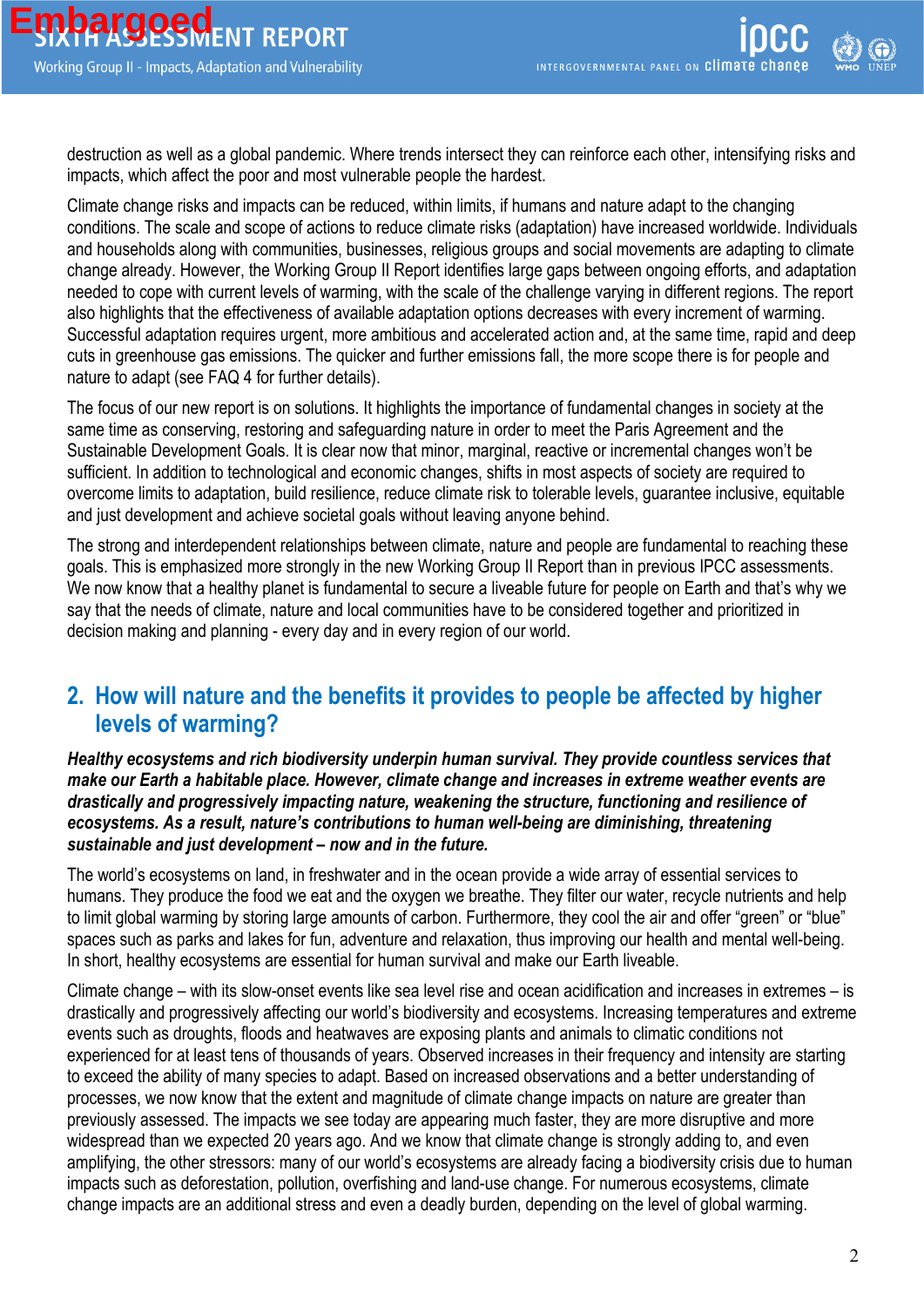We see a growing number of scientific studies that present multiple lines of evidence showing climate change impacts. Increasing temperatures and extreme events change the seasonal timing of key biological events such as flowering, when animals emerge from hibernation, or annual migration, causing mismatches with important seasonal food sources. Examples include the timing of fish spawning and plankton blooms that fish larvae depend on for food, and insect availability at the time when birds are breeding.

Changing climatic conditions, including warming, also progressively shift plants and animals to higher latitudes, higher elevations or deeper ocean waters. Approximately half of the many thousands of species studied on land and in the ocean already show corresponding responses, leading to climate-caused local population extinctions and shifts in vegetation zones. In the ocean, marine plants and animals including entire communities have shifted their distributions poleward at an average speed of 59 km per decade due to increasing water temperatures. Ocean acidification and decreasing oxygen in the water also play a part. Together all three processes have caused a reorganisation of biodiversity over the past 50 years, especially at the ocean surface. Those species that cannot adjust or move fast enough are at high risk of becoming extinct.

As a result, the geographic patterns and the regional and local abundance of plants and animals are changing, with potentially severe impacts for herders, farmers, fishers, hunters, foragers and other people who directly rely on nature's services. As an example, the sustainable potential for fishery catches of several marine fish and shellfish is estimated to have decreased by 4.1% globally in the 70 years between 1930 and 2010 due to ocean warming. Regions like the North Sea and Celtic Sea have experienced even stronger decreases in fisheries productivity primarily due to warming, but other human activities such as overfishing have played a role as well.

Although there have been some positive impacts on agricultural productivity in some high-latitude regions, with ongoing warming, current global crop and livestock areas will become increasingly unsuitable. Even in a world with low greenhouse gas emissions (warming below 1.6°C by 2100), 8% of today's farmland will become climatically unsuitable by 2100. Under the same conditions, fisher people in Africa's tropical regions are projected to lose between 3 to 41% of their fisheries' yield by the end of the century due to local extinctions of marine fish. Fisheries provide the main source of protein for about one-third of people living in Africa. It supports the livelihoods of 12.3 million people. Declining fish harvests could leave millions of people vulnerable to malnutrition.

Increases in frequency and severity of extreme weather events such as heatwaves and heavy rain are occurring across all continents and all oceans, resulting in local mass die-offs and local extinctions because the impacts of those events already exceed what many organisms can tolerate. Prominent examples of species being pushed way beyond their temperature limits are reef-building warm-water corals that are dying. Their global decline shows that we don't need to look into the future to recognize the urgency of climate action.

The more often ecosystems are impacted by extreme events and the more intense the event, the further they are pushed towards so-called tipping points. Beyond those points, abrupt and in some cases irreversible changes can occur – such as species going extinct. This risk increases steeply with rises in global temperature. Current projections imply that at a global warming level of 2°C by 2100, up to 18% of all species on land will be at high risk of going extinct. If the world warms up to 4°C, every second plant or animal species that we know of will be threatened.

The extinction risk is especially high for cold-loving species living in the high mountains or in polar regions, where climate change impacts are unfolding at global maximum speed and extent. With global warming of around 4°C by 2100 (very high greenhouse gas emissions scenario), mass mortalities and extinctions are expected that will irreversibly alter globally important areas, including those that host exceptionally rich biodiversity such as tropical coral reefs and cold-water kelp forests and the world's rainforests. Even at lower levels of warming of 2°C or less, polar fauna (including fish, penguins, seals, and polar bears), tropical coral reefs and mangroves will be under serious threat.

Impacts will continue to increase, weakening the structure, functioning and resilience of ecosystems and thus the services they provide, including their ability to regulate our world's climate. At present, ecosystems are removing and storing more carbon from the atmosphere than they emit, hence naturally helping to balance global warming. However, logging in remaining natural forests; draining and burning of peatlands, and increasing climate change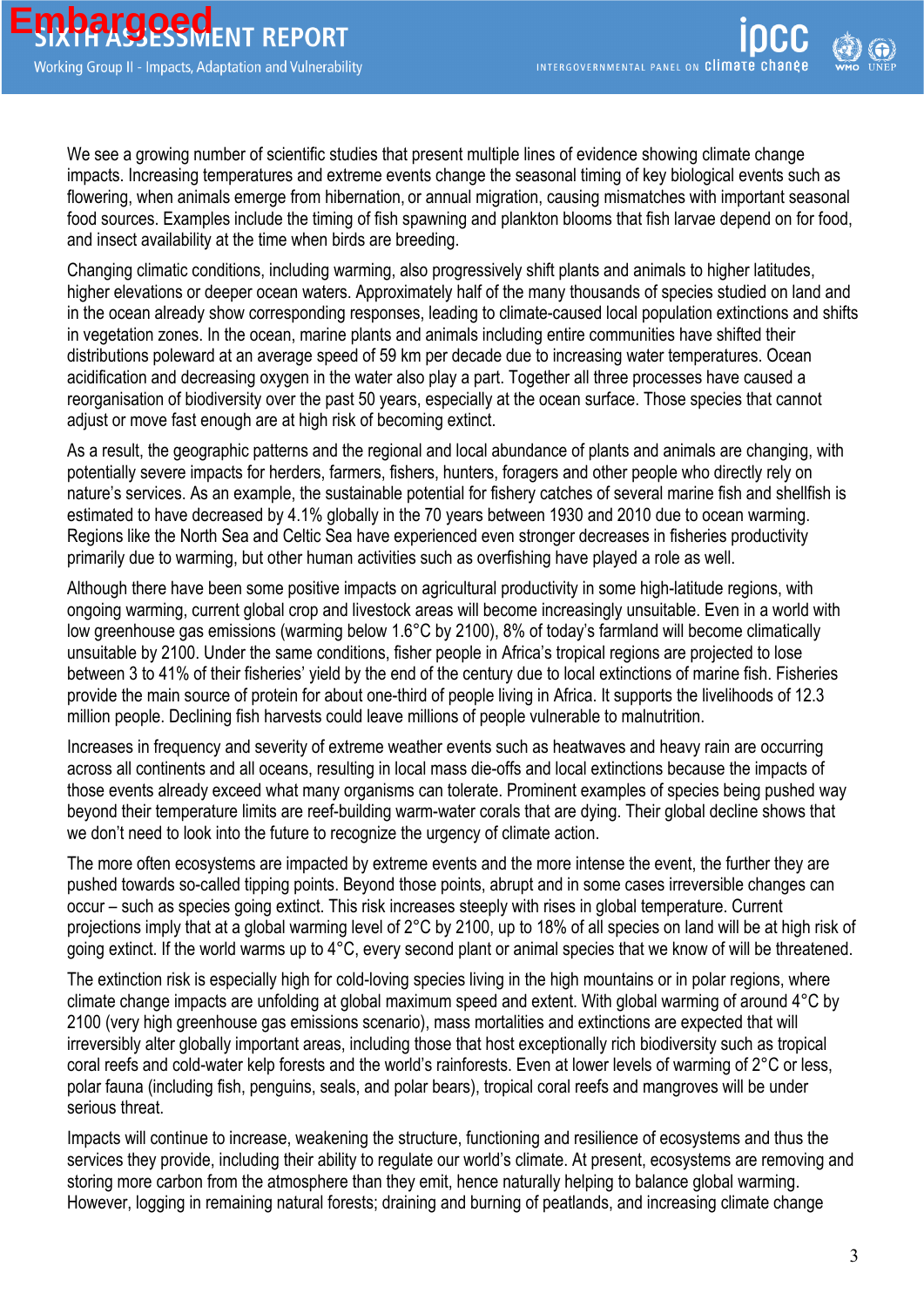impacts, such as the thawing of Arctic permafrost, are causing some of those ecosystems to emit more carbon to the atmosphere (from decomposing dead plant material) than they naturally remove (through vegetation growth). The thawing of Arctic permafrost will cause enhanced methane release with further warming. All of these systems have the potential to contribute to accelerating climate change and further climate change will exacerbate this.

This and other trends can still be reversed by restoring, rebuilding and strengthening ecosystems and by managing them sustainably – which will also support the well-being and livelihoods of people. To achieve this balance, drastic greenhouse gas emissions reductions are required now to avoid further global warming and its deadly impacts on ecosystems around the world. For indeed, humans are just one of the many living organisms in our beautiful and complex world.

### **3. How will climate change affect the lives of today's children tomorrow, if no immediate action is taken?**

*Climate change impacts are increasingly being felt in all regions of the world with growing challenges for*  water availability, food production and the livelihoods of millions of people. We also know that impacts will *continue to increase if drastic cuts in greenhouse gas emissions are further delayed – affecting the lives of today's children tomorrow and those of their children much more than ours. But science is also clear: with immediate action now, drastic impacts can still be prevented.*

The scientific assessment in the WGII Report addresses the near-term (up to 2040), mid-term (2041-2060) and the long-term (2081-2100). Today, the latter two milestones may seem far away, but children who were born in 2020 will be 20 years old in 2040 and 80 years old in 2100. The end of the century is less than a lifetime away. Actions taken now to reduce emissions of heat-trapping greenhouse gases drastically and adapt to a changing climate will have a profound effect on the quality of their lives and their children's lives, as well as their health, well-being, and security. We also have to take into account that by 2050 almost 70% of the world's growing population will live in urban areas, many in unplanned or informal settlements. As a result, today's children and future generations are more likely to be exposed and vulnerable to climate change and related risks such as flooding, heat stress, water scarcity, poverty, and hunger. Children are amongst those suffering the most, as we see today.

But what is our children's future going to look like, if we do not limit global warming to well below 2°C, preferably to 1.5°C, compared to pre-industrial temperature? Based on the Working Group II assessment, we know that global warming is already changing much of the world as we know it. Its impacts will intensify in the coming decades with profound implications for all aspects of human life around the world. Our food and water supplies, our cities, infrastructure and economies as well as our health and well-being will be affected.

For example: children aged ten or younger in the year 2020 are projected to experience a nearly four-fold increase in extreme events under 1.5°C of global warming by 2100, and a five-fold increase under 3°C warming. Such increases in exposure would not be experienced by a person aged 55 in the year 2020 in their remaining lifetime under any warming scenario.

Globally, the percentage of the population exposed to deadly heat stress is projected to increase from today's 30% to 48-76% by the end of the century, depending on future warming levels and location. If the world warms more than 4°C by 2100, the number of days with climatically stressful conditions for outdoor workers will increase by up to 250 workdays per year by century's end in some parts of South Asia, tropical sub-Saharan Africa and parts of Central and South America. This would cause negative consequences such as reduced food production and higher food prices. In Europe, the number of people at risk of heat stress will increase two- to three-fold at 3°C global warming compared to warming levels of 1.5°C.

With ongoing global warming, today's children in South and Southeast Asia will witness increased losses in coastal settlements and infrastructure due to flooding caused by unavoidable sea level rise, with very high losses in East Asian cities. By mid-century, more than a billion people living in low-lying coastal cities and settlements globally are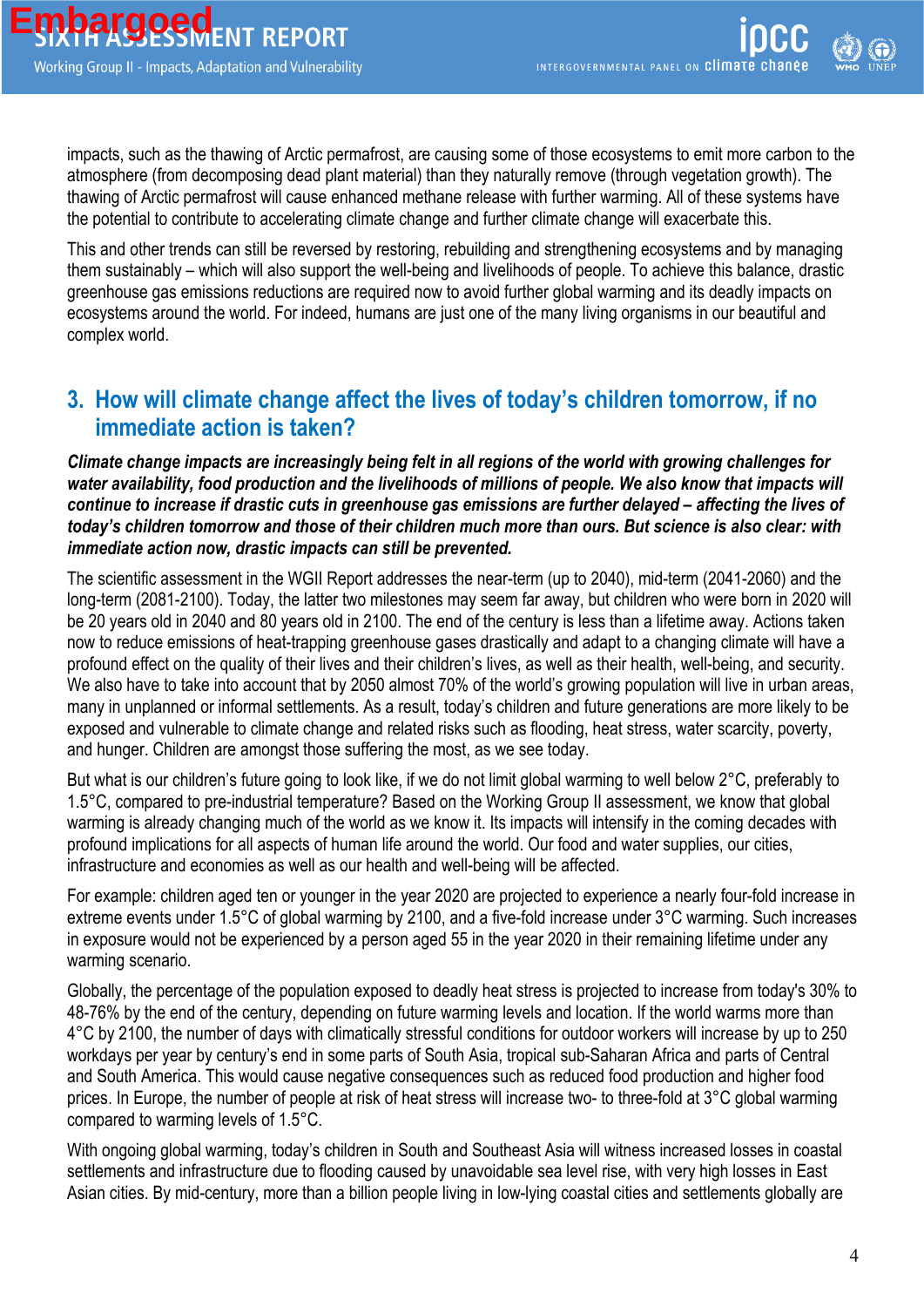projected to be at risk from coastal-specific climate hazards. Many of those will be forced to move to higher ground, which will increase competition for land and the probability of conflict and forced relocation.

Climate change will impact water quality and availability for hygiene, food production and ecosystems due to floods and droughts. Globally, 800 million to 3 billion people are projected to experience chronic water scarcity due to droughts at 2°C warming, and up to approximately 4 billion at 4°C warming, considering the effects of climate change alone, with present-day population. Children growing up in South America will face an increasing number of days with water scarcity and restricted water access, especially those living in cities and in rural areas depending on water from glaciers. As the Andean glaciers and snowcaps continue to melt, the amount of available water decreases as the glaciers shrink or disappear entirely. Countries in Central America will experience more frequent and stronger storms or hurricanes and heavy rainfall, causing river flooding.

Today's young people and future generations will also witness stronger negative effects of climate change on food production and availability. The warmer it gets, the more difficult it will become to grow or produce, transport, distribute, buy, and store food – a trend that is projected to hit poor populations the hardest. Depending on future policies and climate and adaptation actions taken, the number of people suffering from hunger in 2050 will range from 8 million to up to 80 million people, with most severely affected populations concentrated in Sub-Saharan Africa, South Asia and Central America. Under a high vulnerability-high warming scenario, up to 183 million additional people are projected to become undernourished in low-income countries due to climate change by 2050.

Africa is the continent with the world's youngest population (40% of the population are under 15 years old). Here, climate change will significantly increase the number of children with severe stunting (impaired growth and development which often leads to limited physical and cognitive potential), by approximately 1.4 million by 2050 under 2.1°C of warming due to malnutrition. The lack of food and under-nutrition are strongly linked with hot climates in the sub-Saharan area and less rainfall in West and Central Africa. Climate change can undermine children's educational attainment, thus reducing their chances for well-paid jobs or higher incomes later in life.

The concerning news is: all these projected impacts will not only reduce the prospects of sustainable development, but our Working Group II Report also projects an increase in poverty and inequality as well as increased involuntary migration of people due to climate change. These responses follow expected climate-driven increases in the frequency and strength of regional wildfires, increased floods and droughts, and an increase in temperature-related incidences of vector-borne, water-borne and food-borne diseases such as dengue, malaria, cholera and Rift Valley Fever.

In addition, we now know that multiple climate hazards will occur simultaneously more often in the future. They may reinforce each other and result in increased impacts and risks to nature and people that are more complex and more difficult to manage. For example, reductions in crop yields due to heat and drought, made worse by reduced productivity because of heat stress among farmworkers, will increase food prices, reduce household incomes and lead to health risks from malnutrition, as well as climate-related deaths, especially in tropical regions.

But there is also positive news: all these risks can be reduced substantially by taking urgent action to limit global warming and by strengthening our adaptation efforts – for example by protecting and conserving nature, and by improving planning and management of our cities (for details see TS FAQ 5). The youth movement, together with many non-governmental organizations, has led to a rising wave of public global awareness of climate change and its life-threatening impacts. To successfully secure our own future and the future of the coming generations, climate risks must be factored into each decision and planning. We have the knowledge and the tools. Now it is our choice to make.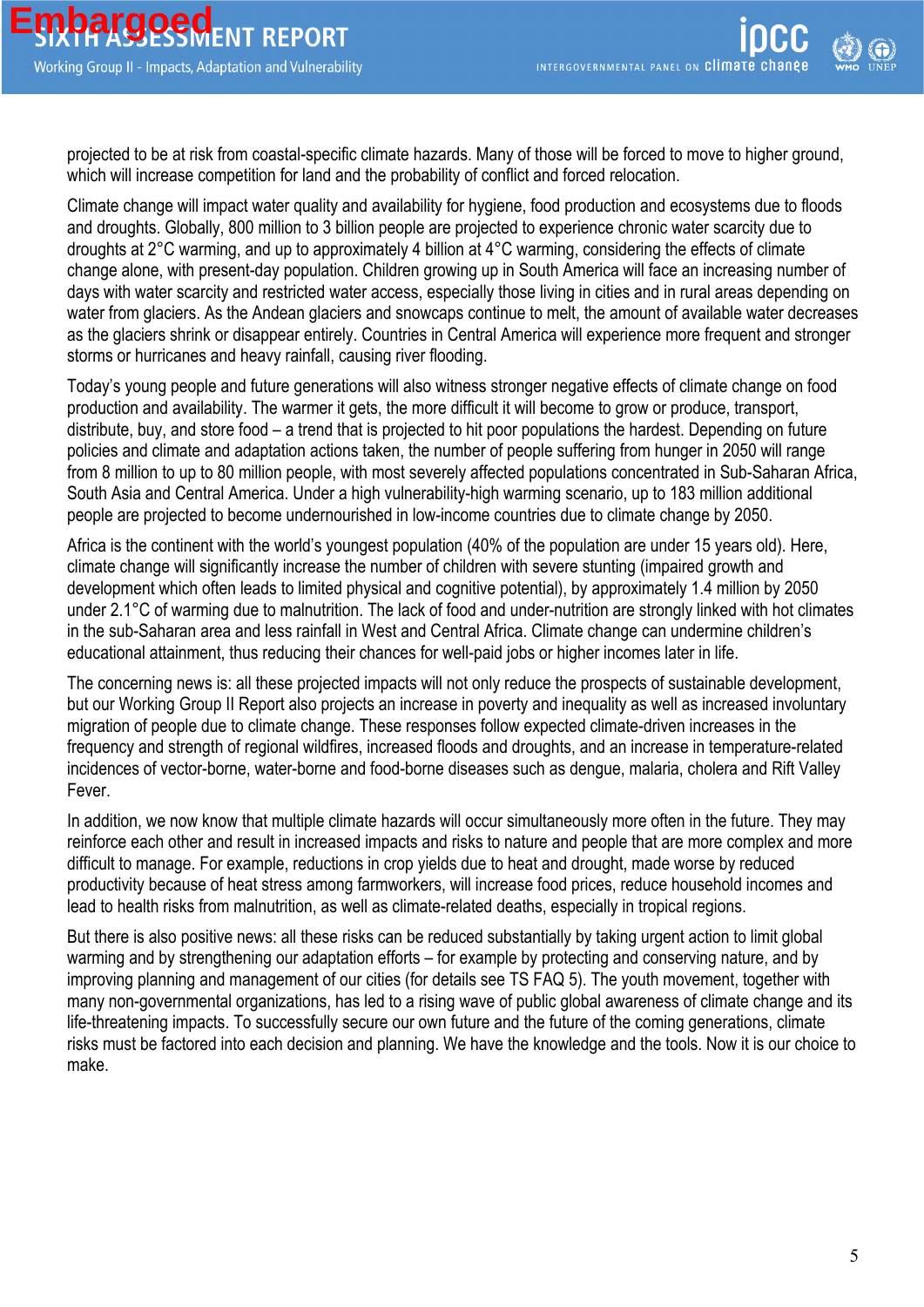#### **4. How are people adapting to the effects of climate change and what are the known limits to adaptation?**

*If we want to deal with climate hazards and reduce risks for people and ecosystems that come from climate change, we have to adapt. Awareness of climate risks and action to reduce them have increased globally, but progress is uneven and our report highlights large gaps between adaptation action taken and what is needed in many regions. These gaps are caused by for example a lack of funding, political commitment, reliable information and sense of urgency. This leads to the most vulnerable people and ecosystems being*  hit hardest by climate change. In addition, the report clarifies: adaptation is essential to reduce harm, but if it *is to be effective, it must go hand-in-hand with ambitious reductions in greenhouse gas emissions because with increased warming the effectiveness of many adaptation options declines.*

Due to climate change, the world is experiencing higher temperatures, rising sea levels, and increased extreme events that impact life on land and in the oceans. To cope with these changes and avoid drastic losses and damages, humans and nature must adapt. For plants and animals, this means either adjusting to the changing climate and its effects by spending more time and energy on life-sustaining measures (like regulating their body temperature, selecting cooler places or staying hydrated) or, if possible, shifting to regions where environmental conditions are still in the climatic range that organisms are used to. For people and society, adaptation to climate change means adjusting our behaviour (e.g. where we choose to live; the way we plan our cities and settlements) and adapting our infrastructure (e.g. greening of urban areas for water storage) to deal with the changing climate today and in the future.

Adapting successfully requires an analysis of risks caused by climate change and the implementation of measures in time to reduce these risks. That is the reason why IPCC authors ask five questions when assessing progress in climate adaptation regionally and globally: 1) Is there an awareness that climate change is causing risks? 2) Are the current and future extent of climate risks being assessed? 3) Have adaptation measures to reduce these risks been developed and included in planning? 4) Are those adaptation measures being implemented? 5) Are their implementation and effectiveness in reducing risks monitored and evaluated?

In our Working Group II Report, we conclude that the awareness and assessment of current and future climate risks have increased worldwide. National and local governments as well as corporations and civil society acknowledge the growing need for adaptation. At least 170 countries and many cities now have adaptation included in their climate policies and planning processes. Pilot projects and local experiments are being implemented in different sectors.

However, given the rate and scope of climate change impacts, actions on assessing and communicating risks, as well as on implementing adaptation are insufficient. For instance, current adaptation-related responses across all sectors and regions are dominated by minor modifications to usual practices or measures for dealing with extreme weather events – often allowing small or locally contained reductions of risks only. Whilst this may suffice in the short term, the long-term risks may require more extensive, transformative changes in our behaviour and infrastructure. In brief: ambition, scope, and progress on reducing climate risks are rising, but not by enough. Substantial adaptation gaps still exist, especially among populations with lower income. At the current rate of planning and implementation, these adaptation gaps will continue to grow. According to our new report, the world is currently under-prepared for the coming climate change impacts, particularly beyond 1.5°C global warming.

But there are also still large gaps in our understanding of climate change adaptation. For example, the extent to which adaptation actions are reducing climate risk, and for whom, is not always clear. Another important question is whether adaptation actions may have unintended consequences or side effects, causing more harm than good (this is called maladaptation). Built defences, such as sea walls, might protect coastal areas in the short term but their construction can destroy coastal ecosystems such as coral reefs. In the long term, these defences can even increase risks to people living behind them as more families move to an area that is supposedly safe to live in – as long as the sea wall is not over-topped or destroyed.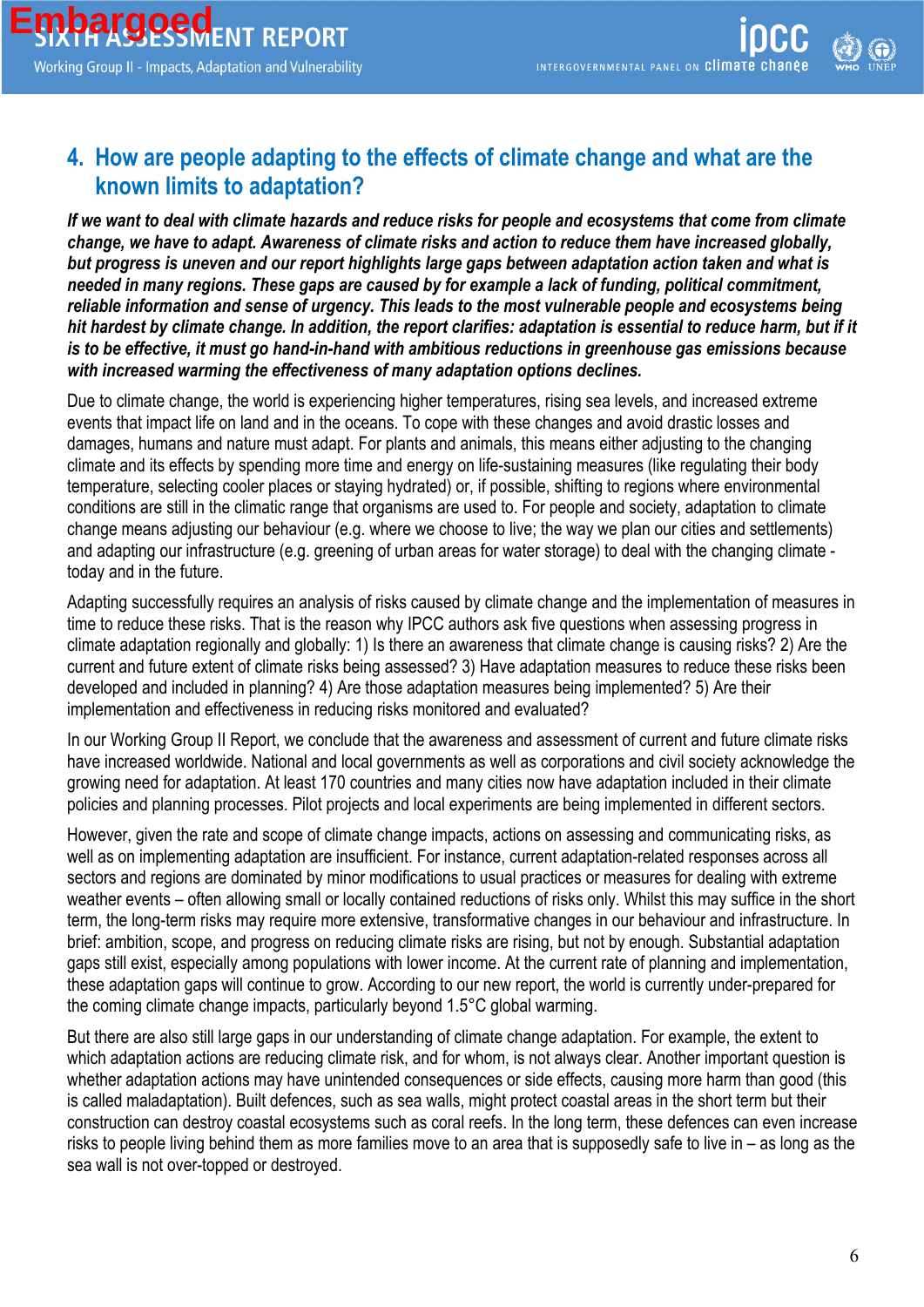In our assessment we show that, in a warming world, measures that are effective now in one place might not work in 20 years, or in other places, which is why the monitoring and evaluation of the implemented actions are so important. Adaptation strategies might have to be revised constantly and those revisions will be most efficient if they are factand data-driven. But only a very few nations already have operational frameworks in place to track and evaluate implementation and results.

The Working Group II Report emphasises that the earlier the adaptation measures are implemented, the more the world will benefit because the potential to reduce climate risks through adaptation is higher until mid-century, and for global warming levels below 1.5°C. At higher levels of warming, the effectiveness of most land- and water-based adaptation options starts declining, and the extent of residual risks increases, as do the chances of future unintended consequences.

By investing in adaptation now, the world will avoid higher investments in the future because the potential benefits of adaptation activities outweigh their costs in the long term. In addition, adaptation can generate multiple benefits. Through various adaptation actions we may be able to secure productivity of fisheries, agriculture and companies, foster innovation, health and well-being, strengthen food security and peoples' livelihoods, and rebuild and strengthen nature, while at the same time reducing climate risks and damages.

The world should also be aware that the availability of adaptation options is constrained by limitations faced by the natural world and people, especially at higher degrees of warming. Biophysical, institutional, financial, social and cultural barriers can lead to *soft* and *hard adaptation limits*, particularly when combined. *Hard limits* occur when adaptive actions become infeasible to avoid risks. One prominent example is when small islands become uninhabitable due to sea level rise and lack of sufficient freshwater. In that case, inhabitants may have no other option than to abandon their homes. *Soft limits,* in contrast, can be overcome if additional financial, institutional or technological support becomes available. With sufficient funding, for instance, cities can invest in new parks and lakes, creating new spaces for citizens to find shade and cool down during heatwaves.

Our report finds that many species and ecosystems are currently near or beyond their hard adaptation limits, and people that rely on them to survive, are currently near or beyond their soft adaptation limits. Californian almonds for instance are predicted to increase their potential geographical range under climate warming, yet a trend of increasing drought has already resulted in trees being removed due to lack of access to irrigation water. This development hits small-scale farmers the hardest.

A lack of political commitment and funding as well as weak institutional capacities limit the implementation of adaptation options in agriculture, fisheries, aquaculture and forestry. In cities, governance capacity, financial support and the legacy of past urban infrastructure investment constrain how cities and settlements are able to adapt. We also see that in cities, the gap between what can be adapted to and what has been implemented is uneven. It is larger for the poorest 20% of the population than for the wealthiest 20%.

Poverty and inequality both present significant adaptation limits, resulting in unavoidable impacts for vulnerable groups, including women, young people, the elderly, ethnic and religious minorities, Indigenous People, and refugees. Climate change is likely to force many of them to switch from agriculture as the main source of income to other forms of wage labour, with implications for labour migration and urbanization.

Climate change is a global threat to which all people and ecosystems are vulnerable. Without effective adaptation, climate change has the potential to reverse the developmental gains in our world and push millions of people further into poverty. To avoid mounting losses, urgent accelerated action is required to adapt to climate change while making rapid, deep cuts in greenhouse gas emissions to limit warming so that we keep the range and scope of adaptation options as wide as possible.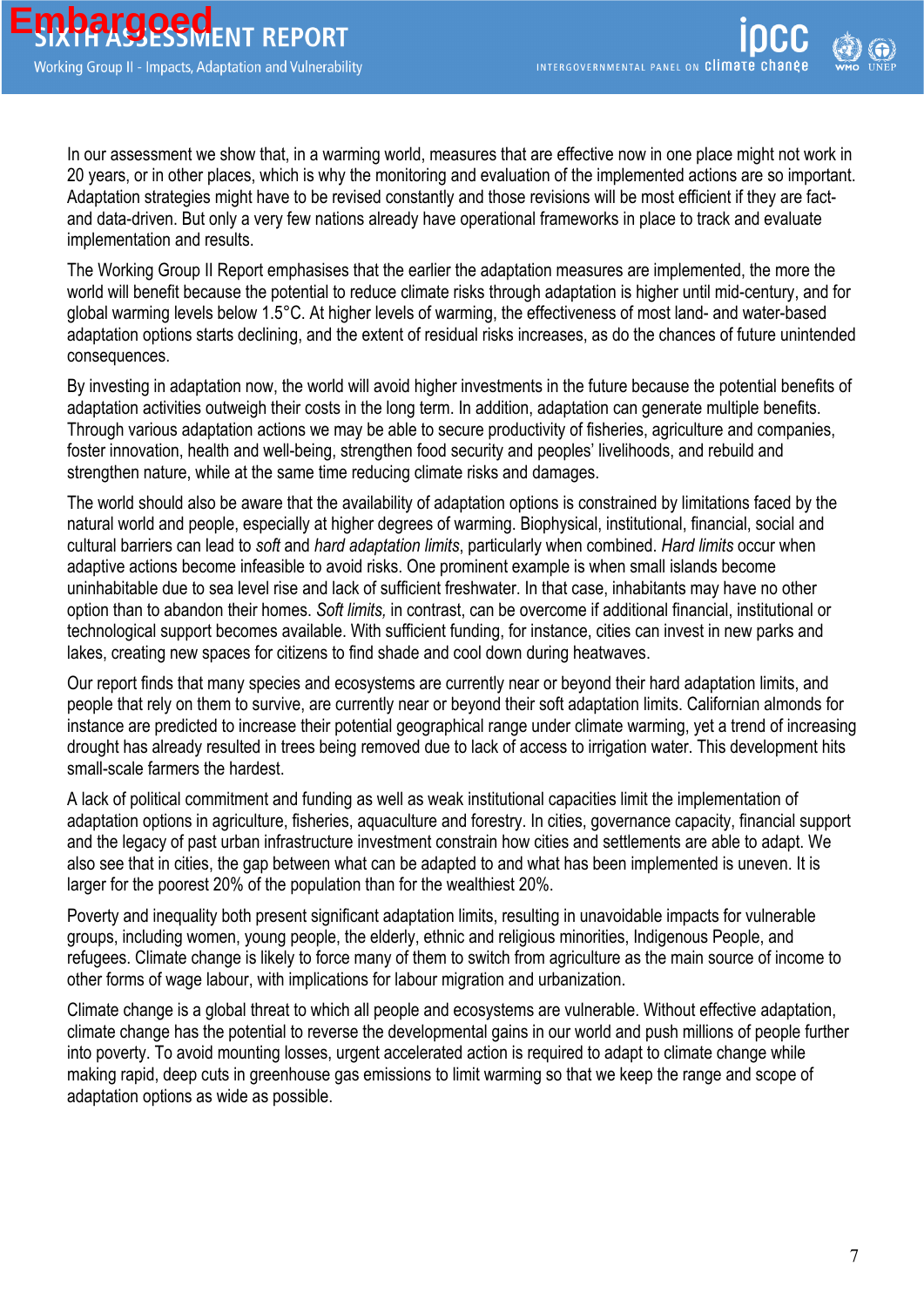## **5. What strategies could increase the climate resilience of people and nature?**

*Nature offers a lot of untapped potential, not only to reduce climate risks, and deal with the causes of climate change, but also to improve people's lives. By restoring and safeguarding ecosystems on land and in the ocean, we help plants and animals to build climate resilience. Nature, in turn, can help us regulate the climate, give us clean, safe water, control pests and diseases and pollinate our crops. However, investing in nature alone won't be enough. To secure a healthy, liveable planet for everyone, we need to transform our way of life fundamentally, especially key elements such as our industry and energy sector as well as how cities and infrastructures are planned and built. Taking action now gives us the best chance of success.*

Climate change is a threat to human well-being and the health of the planet. According to our new report, it requires urgent and far-reaching actions and fundamental changes in all aspects of human life to increase people's and nature's ability to cope with, and respond to, climate change. One key to success is acknowledging climate, biodiversity, and human society as a coupled system, meaning that all components are interlinked. If we change one of them, it will affect the other two as well. Based on this recognition, conservation and climate change responses would be planned and implemented hand in hand – not only locally, but across landscapes, in cities as well as in rural areas, across sectors, state and country borders. All actions and decisions would be based on the overarching goal to get the best outcomes for climate, biodiversity and the people living in the areas, where actions will be implemented.

While planning those actions, we should keep in mind that only diverse and healthy ecosystems are able to provide the services that are essential for reducing climate change risks. Thus, protecting and restoring ecosystems on land and in the ocean is a key element for success. A range of scientific evidence indicates that the capacity to provide these services relies upon 30 to 50% of Earth's surface (land, freshwater and ocean) to be effectively conserved and for natural resources to be sustainably managed.

An increasing body of evidence demonstrates that climatic risks to people can be lowered by strengthening nature, meaning that we invest in protecting nature and rebuilding ecosystems to benefit both people and biodiversity. Flood risk along rivers, for instance, can be reduced by restoring wetlands and other natural habitats in flood plains, by restoring natural courses of rivers, and by using trees to create shade. Cities can be cooled by parks and ponds and by greening streets and buildings' rooftops and walls. Farmers may increase their businesses' climate resilience by diversifying their crops and livestock, by planting trees and bushes on the fields for shade and organic manure (agroecological farming), by increasing soil health (more soil organic matter), and by combining crops, livestock and natural elements such as trees and bushes.

Actions and solutions that safeguard nature are relatively inexpensive in many parts of the world because they do not rely on complex machinery or on the development of extensive infrastructure. However, to realize potential benefits and avoid harm, it is essential that these solutions are deployed in the right places and with the right approaches for that area, guided by local and indigenous knowledge, scientific understanding and practical expertise. Knowledge is the key.

But relying on nature alone won't be enough. An overall increase in climate resilience requires two combined sets of actions: first, a wide range of actions that reduce human-induced greenhouse gas emissions drastically; secondly, a similarly wide range of actions that transform the way we live our lives and puts human society on the path of sustainable development. The latter is fundamental to enable climate action because, without sufficient knowledge and income as well as governmental support and a fair chance of participation in decision-making processes, many human communities won't be able to contribute to emission reductions or adapt to change. That is especially true for the very poor, for whom struggling to feed the family may occupy all their time and resources.

That is the reason why sustainable development in a climate context includes for example clean energy generation, circular economies, healthy diets from sustainable farming, appropriate urban planning and transport, universal health coverage and social protection, training and education as well as water and energy access for everyone to help to reduce poverty.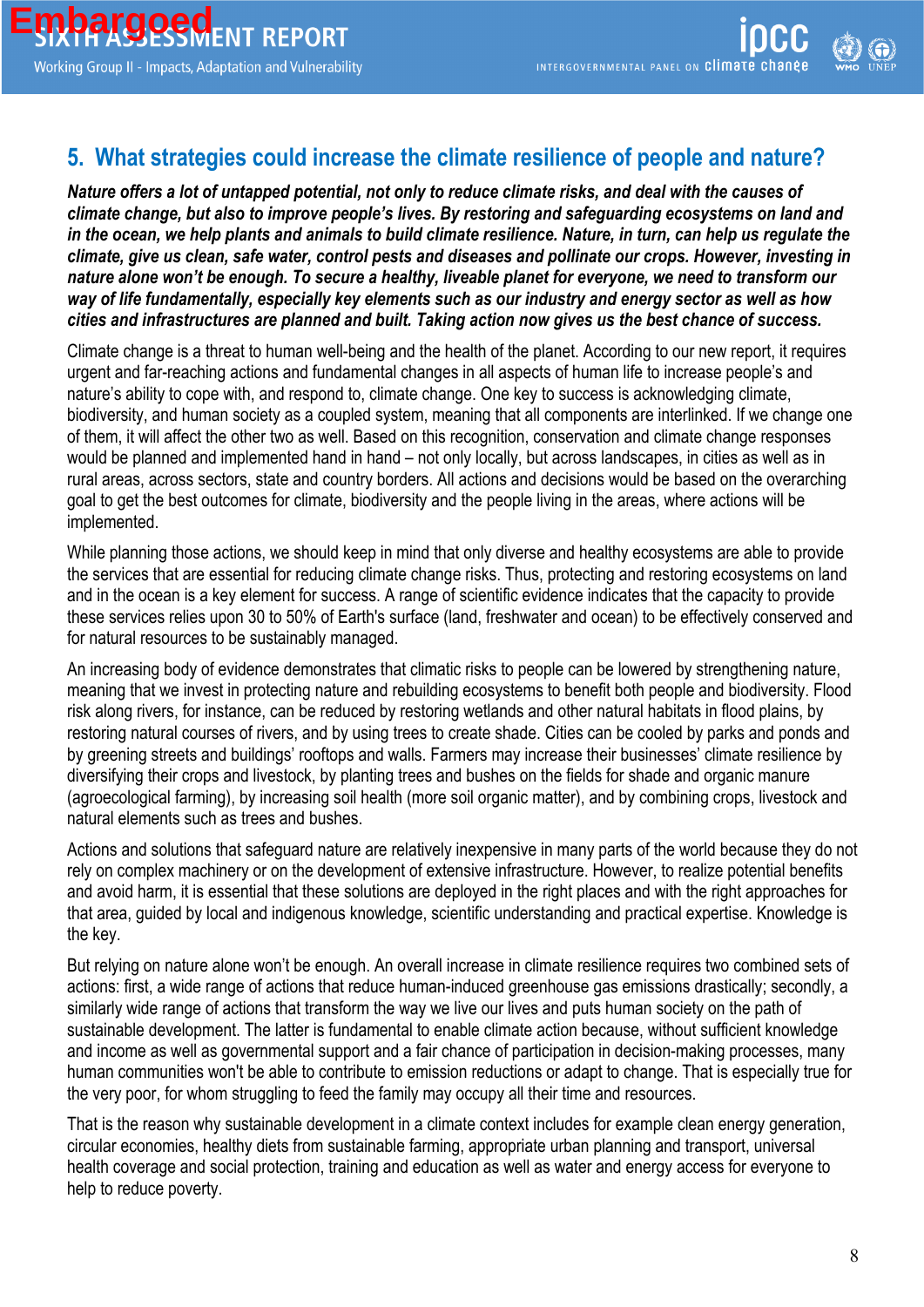The risks posed by climate change vary by location, time, and among different populations. That means each community and each nation has its own starting point for climate adaptation and sustainable development. But, whichever pathway is followed, Climate Resilient Development will only be possible with fundamental changes in five major areas: 1) in our world's energy systems; 2) in the way we use, manage and safeguard the land and freshwater, the oceans and their respective ecosystems; 3) in the way cities and infrastructure are planned, built, organized and governed; 4) in the way our economies and industries function and 5) in the way our societies function on a local, national and international level.

The earlier these changes are implemented, with an emphasis on equity and justice, the more options and solutions for Climate Resilient Development will become available. We don't have any time to lose. As our report has also shown, missing the Paris Agreement goals will limit our options for a sustainable and climate resilient future, because a warmer world brings higher climate impact risks to which people and places will have to adapt. We know now that securing a healthy and climate resilient future for all is difficult, if not impossible to achieve in many regions, with global warming higher than 2°C over the medium and long term.

# **6. What is Climate Resilient Development and how do we pursue it?**

*Worldwide action to achieve a climate resilient, sustainable world is more urgent than previously thought. But what can be done? Our report highlights a solutions framework that we call Climate Resilient Development. It combines strategies to adapt to climate change with actions to reduce greenhouse gas emissions to support sustainable development for everyone. Action to implement this concept has to start now because making progress is already challenging at current global warming levels. If temperatures exceed 2°C of warming, climate resilient development will become impossible in some regions of the world.*

We know that climate change presents risks to nature, people and infrastructure around the world. These risks will increase with every small increase in warming, and reducing them is made more complicated by other global trends such as over-consumption, population growth, rapid urbanization, land degradation, biodiversity loss, poverty and inequity, etc. In short: the world is facing a long list of complex and interacting challenges that need to be dealt with simultaneously.

Both the urgency and the complexity of the climate change crisis require actions at a new depth and scale. Our report provides a solutions framework that successfully combines strategies to deal with climate risks (adaptation) with actions to reduce greenhouse gas emissions (mitigation) which result in improvements for nature's and people's well-being – for example by reducing poverty and hunger, improving health and livelihoods, providing more people with clean energy and water and safeguarding ecosystems on land, in lakes and rivers and in the ocean. This solutions framework is called Climate Resilient Development.

In developing countries and in areas that are particularly exposed to climate change (e.g. in coastal areas, small islands, deserts, mountains and polar regions) climate impacts and risks can exacerbate vulnerability and injustices which can undermine efforts to achieve sustainable development, particularly for marginalized communities. But each country will follow its own path. Importantly, each country has different capacities and opportunities for Climate Resilient Development. Nevertheless, our report clearly shows that rapidly scaled-up, well-aligned investment facilitates Climate Resilient Development and that it advances more quickly with increased international cooperation and financial assistance.

Striving for Climate Resilient Development means reducing exposure and vulnerability to climate hazards, cutting back greenhouse gas emissions and conserving biodiversity are given the highest priorities in everyday decisionmaking and policies on all aspects of society including energy, industry, health, water, food, urban development, housing and transport. It is about successfully navigating the complex interactions between these different systems so that action in one area does not have adverse effects elsewhere and opportunities are harnessed to accelerate progress towards a safer, fairer world.